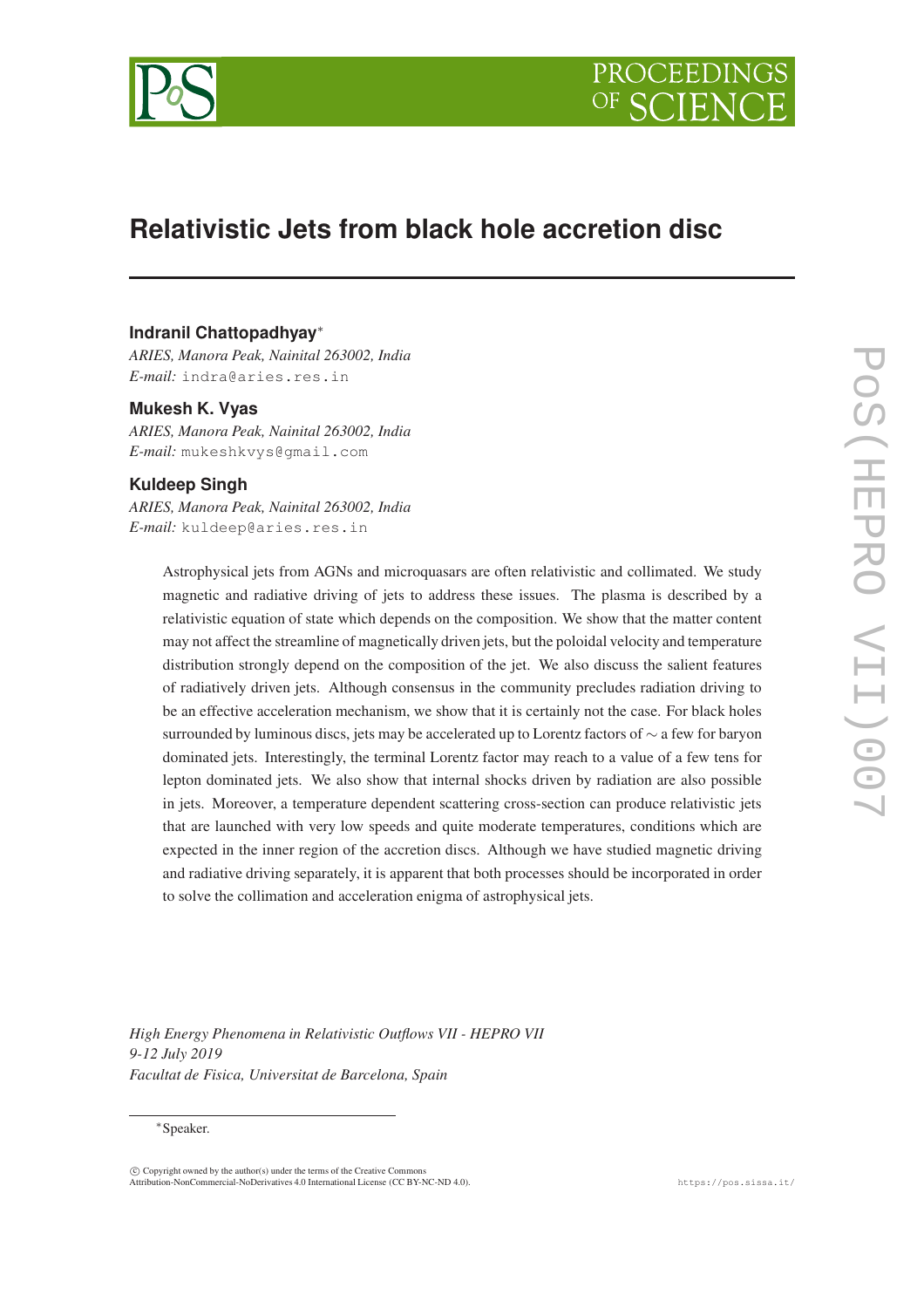#### 1. Introduction

Astrophysical jets are ubiquitous and have been associated with active galactic nuclei (AGN), microquasars or X-ray binaries, GRBs and even YSOs. However, only jets around compact objects are relativistic. Since black holes do not have any environment, an outward, collimated flow has to originate from the accreting matter itself. However, there is little consensus on the possible mechanism to launch the jet. One of the most popular process to launch a jet is the so-called Blandford-Znajek (BZ) mechanism [1], however, the jet launched by this process is essentially Poynting flux dominated, while there are many studies which give indirect evidence that the large scale jet is matter dominated [2]. Moreover, there are few observations which contradicts the jet power as estimated considering only the BZ mechanism [3]. Furthermore, the jet spectral states correlate with the accretion states in microquasars [4, 5, 6], which actually suggest that the jets are launched from the accretion disc. There are other jet launching mechanisms proposed in the literature like the Blandford Payne mechanism [7] or accretion shock generated bipolar outflows [8]. Observations also show that jets are launched from a region very close to the horizon [9]. Since large scale jets are matter dominated, they correlate with different states of the accretion disc in microquasars, and originate very close to the BH, we consider matter dominated jets. In this paper we do not study the jet launching mechanisms, but we study jet acceleration processes.

General accretion discs (not Keplerian disc as studied by [10]) are sources of intense high energy radiation. And such high energy radiation directly 'stare' at the narrow jet as it moves away from the accretion disc, and therefore may deposit enough energy and momentum on the jet to accelerate it to very high speeds. However, it has been shown that an optically thin plasma plying through a radiation field, may suffer from radiation drag effect. Such a radiation drag effect is proportional to the velocity and hence its effect becomes important for relativistically moving jets [11, 12]. However, for a disc where most of the radiation is coming from the inner part of the disc, it has been shown that the effect of radiation drag is quite limited [13, 14, 15, 16]. We have studied jets in the general relativistic and Compton scattering regime.

Jet acceleration by radiation pressure is a mechanism which has been studied in detail [13, 14, 15, 16, 19, 18]. Nonetheless, there are many observations of relativistic jets from low luminosity objects. In those cases magnetic acceleration is the only known process to produce relativistic jets. In both radiatively and magnetically driven regimes, we use relativistic equation of state, as proposed by [17].

#### 2. Radiatively Driven Jets

A jet cannot be relativistic only by thermal driving. If we consider a purely ideal flow, then at the base of the jet the three-velocity should be zero. The Bernoulli parameter which in Schwarzschild metric is  $E = h\gamma(1-2/r)$  [20], where *h* is the specific enthalpy,  $\gamma$  the total Lorentz factor and *r* the radial coordinate. At the jet base, it becomes  $E = h_b(1 - 2/r_b)$ , as  $\gamma_b \approx 1$ . Here, suffix 'b' signifies quantities at the jet base. At infinite distance  $h_{\infty} \to 1$ , and the terminal speed is given by

$$
v_{\infty} = \left(1 - \frac{1}{E^2}\right)^{1/2} \tag{2.1}
$$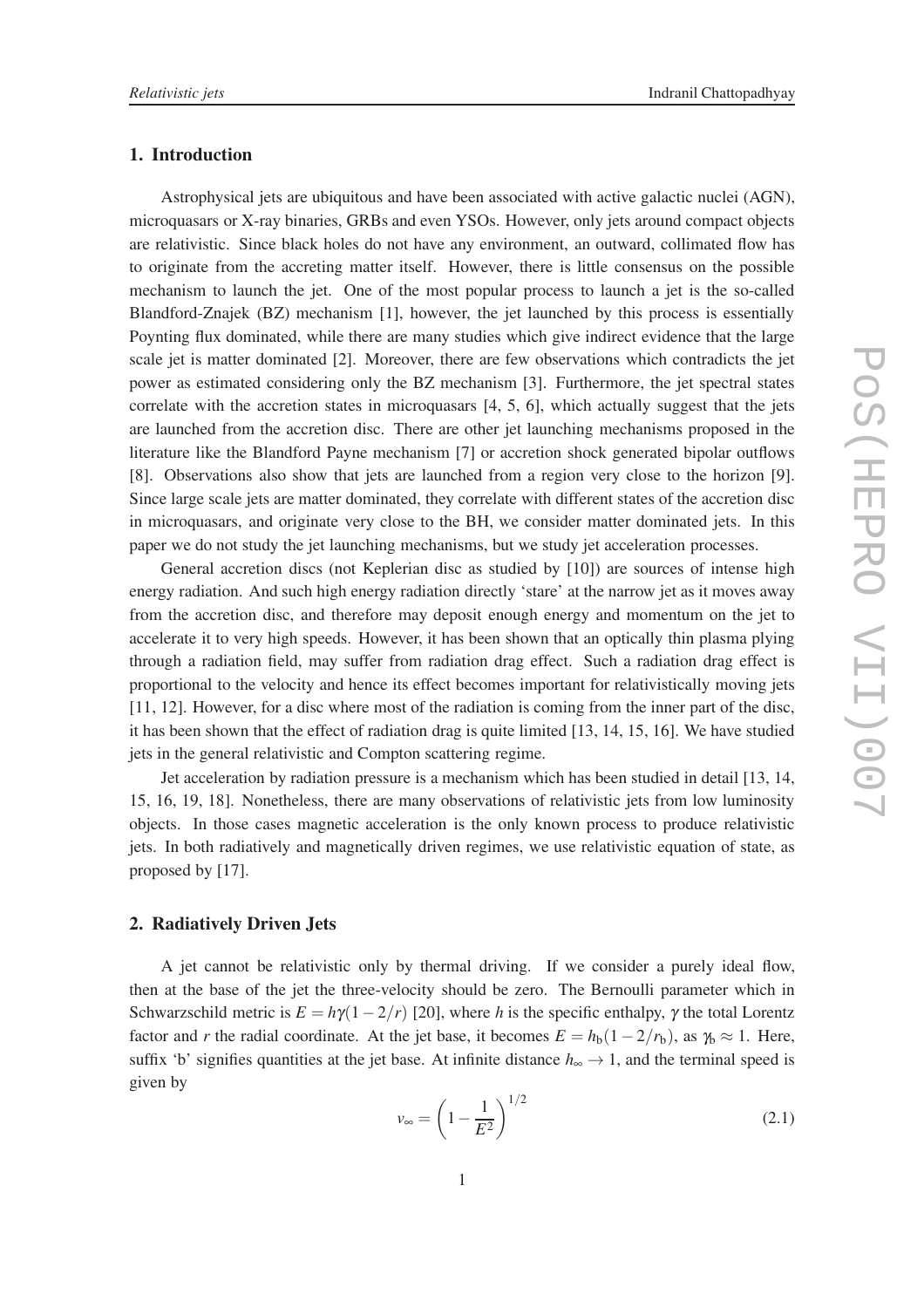To achieve a Lorentz factor of 10 one would require temperatures at the jet base to be around  $T<sub>b</sub> \sim 10^{13} K$ . Such high temperatures are not likely to exist in accretion discs. So we need some mechanism to take the outflowing matter from base velocities of  $v<sub>b</sub> \sim 0$  to very high values.

The equations of motion of radiatively driven jets in steady state are:

$$
u^{r} \frac{du^{r}}{dr} + \frac{1}{r^{2}} = -\left(1 - \frac{2}{r} + u^{r} u^{r}\right) \frac{1}{e + p} \frac{dp}{dr} + \rho_{e} \frac{\sqrt{g^{rr}} \gamma^{3}}{(e + p)} \mathcal{I}^{r}
$$
(2.2)

Here,  $u^r$  is the radial four velocity,  $\gamma$  is the bulk Lorentz factor,  $\rho_e$ , *e* and *p* are the lepton mass density, energy density and the isotropic pressure of the fluid, respectively. If  $u^t$  is the contravariant time component of the four velocity then the Lorentz factor is  $\gamma = (-u_t u^t)^{1/2} = (1 - v^2)^{-1/2}$ of the jet, where  $v = \sqrt{(-u_r u^r / u_t u^t)}$  is the three velocity in the radial direction. It means  $u^r =$  $\sqrt{g^{rr}}\gamma v$ , where  $g^{rr}$  is the *rr* component of the metric tensor. Further, the radiative contribution to the momentum in equation  $(2.2)$  can be expressed as

$$
\mathcal{I}^r = \frac{\sigma}{m_e} \left[ (1 + v^2) \mathcal{R}_1 - v \left( g^{rr} \mathcal{R}_0 + \frac{\mathcal{R}_2}{g^{rr}} \right) \right]
$$
(2.3)

where the first three moments of the specific intensity of the radiation field are  $\mathcal{R}_0$ ,  $\mathcal{R}_1$  and  $\mathcal{R}_2$ and are identified as the radiation energy density, the flux and the pressure, respectively. The conservation of the number density flux can be integrated and transformed into the mass outflow rate equation:

$$
\dot{M}_o = \rho u^r \mathscr{A},\tag{2.4}
$$

where,  $\mathscr A$  is the cross-sectional area of the jet. The first law of thermodynamics is given by,

$$
\frac{de}{dr} - \frac{e + p}{\rho} \frac{d\rho}{dr} = -\frac{\gamma \rho_e (1 - \chi_c) R_t}{\sqrt{g^{rr}}},\tag{2.5}
$$

where,

$$
\sigma = \chi_c \sigma_T = \left[ \frac{1}{1 + \left( \frac{T_e}{4.5 \times 10^8} \right)^{0.86}} \right] \sigma_T, \qquad (2.6)
$$

and

$$
R_t = \frac{\sigma_T}{m_e} \left[ \frac{g^{rr} \mathcal{R}_0}{v} + \frac{v \mathcal{R}_2}{g^{rr}} - 2\mathcal{R}_1 \right].
$$
 (2.7)

Equations (2.2-2.5) can be solved once the equation of state (EoS) is supplied and in physical dimensions it is given by:

$$
e = \rho_e c^2 f,\tag{2.8}
$$

where the dimensionless *f* is

$$
f = (2 - \xi) \left[ 1 + \Theta \left( \frac{9\Theta + 3}{3\Theta + 2} \right) \right] + \xi \left[ \frac{1}{\eta} + \Theta \left( \frac{9\Theta + 3/\eta}{3\Theta + 2/\eta} \right) \right].
$$
 (2.9)

Here,  $\Theta = kT/(m_e c^2)$  is the dimensionless temperature (*T*) and *k* is the Boltzmann constant,  $\xi$ (=  $n_{p+}/n_{e-}$ ) is the ratio of the number densities of protons and electrons, and  $\eta (= m_e/m_{p+})$  is the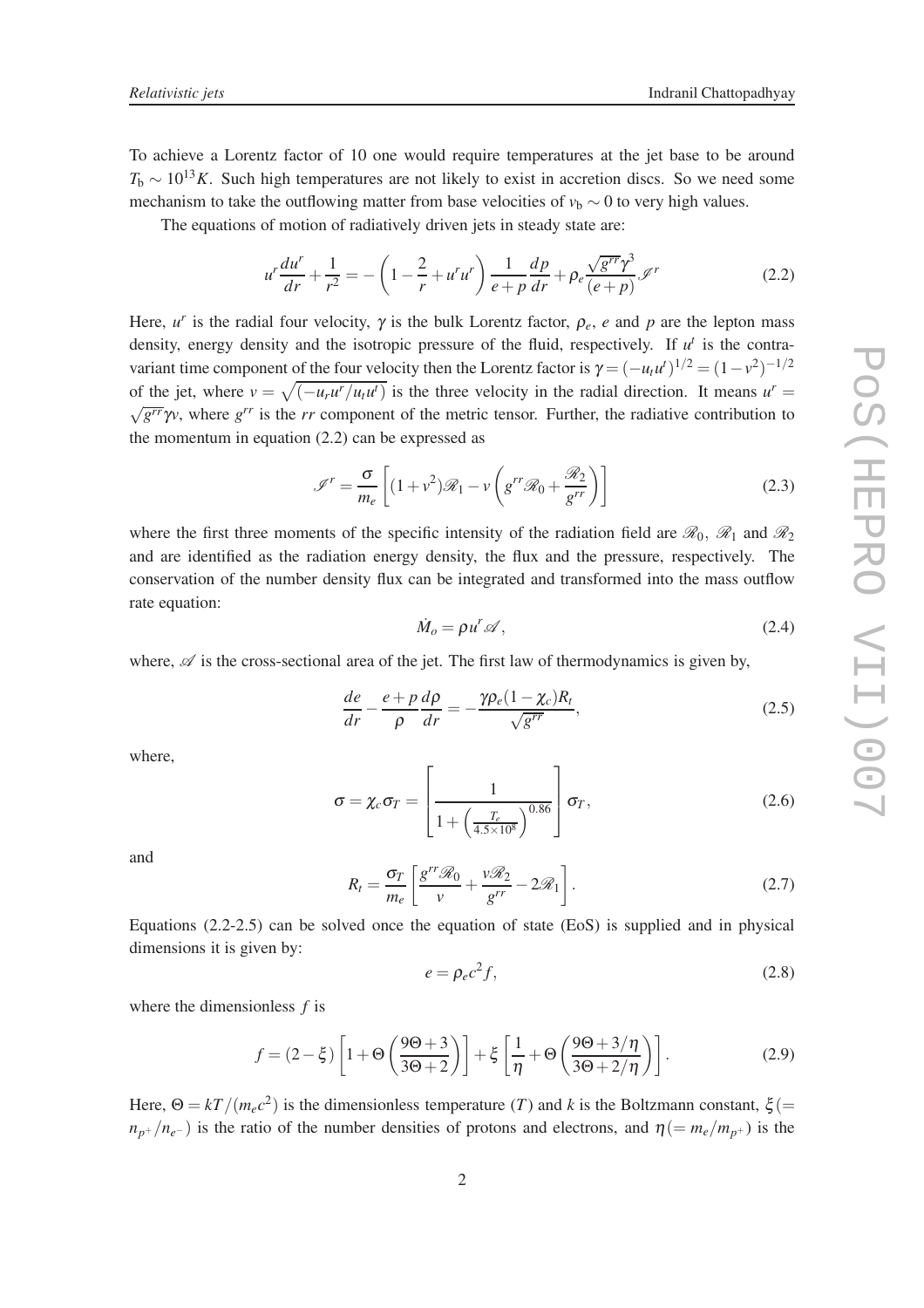mass ratio between electrons and protons. This EoS is abbreviated as CR EoS. The expressions of Γ, *N*, *a* and *h* (in geometric units) are obtained through

$$
N = \frac{1}{2} \frac{df}{d\Theta}; \ \ \Gamma = 1 + \frac{1}{N}; \ \ a^2 = \frac{\Gamma p}{e + p} = \frac{2\Gamma\Theta}{f + 2\Theta}; \ \ h = \frac{f + 2\Theta}{\tau}
$$
(2.10)

Here  $\tau$  is a function of of the jet composition and is defined as  $\tau = 2 - \xi + \xi/\eta$ .

The methodology to solve equations (2.2-2.5) has been laid down in a series of papers [19, 20, 18, 21]. Assuming the Thomson scattering cross-section i. e., when  $\chi_c = 1$ , we showed that relativistic terminal speeds could be achieved but the temperature of the jet at the base was found to be very high [19, 18]. Consideration of Compton scattering cross-section seems therefore counter-intuitive to achieve relativistic jets. The Compton scattering cross-section is smaller than the Thompson scattering cross-section, and therefore the momentum transferred would be accordingly reduced. However, in the Compton regime radiation energy could be transferred to the jet. The energy transferred to the jet increases the temperature and therefore more than compensates for the reduction in the cross-section, to the extent that it can even drive a bound flow as a transonic outflowing jets



**Figure 1:** The velocity distribution of a jet which is driven by a disc with luminosity  $\ell = 2$  (in units of Eddington luminosity), and a relativistic Bernoulli parameter  $E = 0.57$ .

In Figures 1 and 2 we show that for intense enough radiation fields, even bound matter  $(E < 1)$ can also be driven as relativistic outflows. Very interestingly the jet at the base starts with negligible velocity and non-relativistic temperature, and therefore matches the inner boundary condition (i.e. low jet base values of  $v$  and  $T$ ) for jets launched from accretion disc.

#### 3. Magnetically Driven Jets

The first consistent magnetized wind solution was obtained by Weber & Davis [22]. They showed that the physically meaningful magnetically driven wind passes through the slow, the Alfven and the fast critical points. A magnetized wind model which was inspired by the Weber-Davis model, used a variable adiabatic index equation of state and showed the dependence of magnetized wind solutions on the composition of the flow [23]. Presently, we follow the papers by Vlahakis & Konigl and Polko et. al. [24, 25] and use the method of radial self similarity to obtain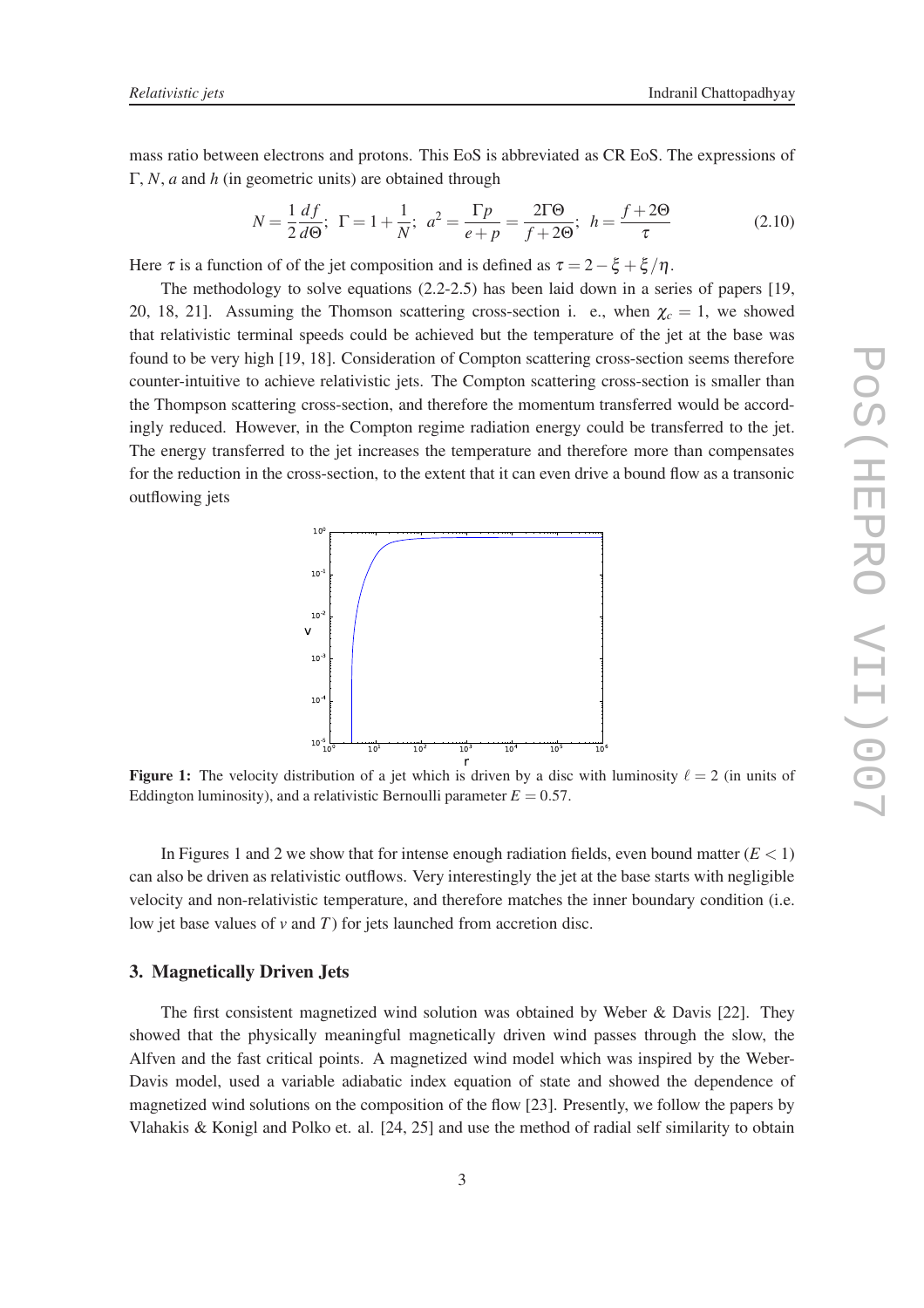

**Figure 2:** The temperature distribution of a jet which is driven by a disc with luminosity  $\ell = 2$  (in units of Eddington luminosity), and a relativistic Bernoulli parameter  $E = 0.57$ .

the streamlines and solve the relativistic magneto-hydrodynamic equations. However, unlike these authors, we used the relativistic CR EoS i.e, equations 2.8,2.9 to describe the thermodynamics of the flow. The equations of motion are:

The mass conservation equation:

$$
\frac{\partial (\gamma \rho)}{\partial t} + \nabla \cdot (\mathbf{v} \gamma \rho) = 0. \tag{3.1}
$$

The momentum conservation equation

$$
\gamma \rho \left( \frac{\partial}{\partial t} + \mathbf{v} \cdot \nabla \right) (h \gamma \mathbf{v}) = -\nabla p + \frac{J^0 \mathbf{E} + \mathbf{J} \times \mathbf{B}}{c}.
$$
 (3.2)

The first-law of thermodynamics

$$
\left(\frac{\partial}{\partial t} + \mathbf{v} \cdot \nabla\right) e + p \left(\frac{\partial}{\partial t} + \mathbf{v} \cdot \nabla\right) \left(\frac{1}{\rho}\right) = 0.
$$
\n(3.3)

In addition, the Maxwell's equations, the ideal MHD condition and the gas EoS (equation 2.8) were used to solve the above equations of motion. We showed that the solutions depend on a large number of parameters [26].

In Fig. 3a we plot the two jet streamlines which are the same in all the respects but differs only by the 'current distribution' parameter *F* (see equation 24a of [24]). For  $F = 0.81$ , the flow passes through the Alfven and the fast points (solid, black), while for  $F = 0.85$  the solution passes only through Alfven point (dashed, red). The solution that passes through both the critical points are over-collimated and possibly the flow terminates in a shock on the axis of rotation. The jet that passes only through one critical point does not terminate, but is slower (poloidal velocity  $v_p$ ). The Alfven Mach number *M* shows minor differences. Both jets flip the azimuthal velocity  $(v_{\phi})$ . This is because the magnetic field transfers an energy  $E<sub>S</sub>$  to the matter  $E<sub>M</sub>$ . The magnitude of the poloidal and azimuthal magnetic field components  $(B_p \text{ and } B_{\phi})$  decrease as the jet moves outward. The Lorentz factor of the jet through both the critical points is ultra relativistic,  $\sim 100$ . In this case the temperature *T* and the adiabatic index  $\Gamma$  are similar for both the jets. In Singh & Chattopadhyay 2019b [26] we showed that it is very important to consider the relativistic CR EoS.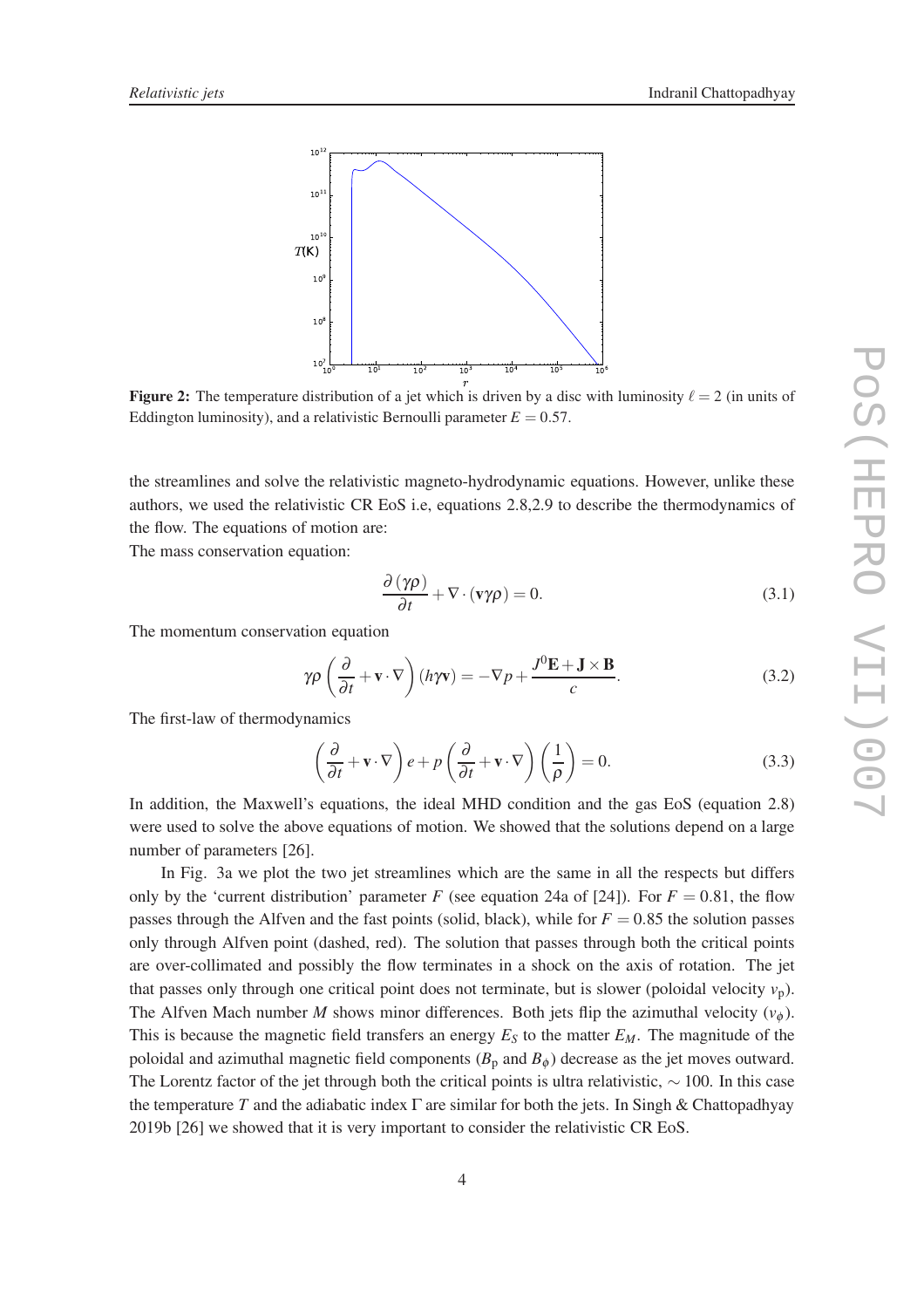

**Figure 3:** Flow variables like (a) streamline, (b) square of Alfven Mach number  $M^2$ , (c) poloidal velocity  $v_p$ , (d) azimuthal velocity  $v_{\phi}$ , (e) matter and electromagnetic components of the Bernoulli parameter  $E_M$  and  $E_S$ , respectively, (f) poloidal and azimuthal components of the magnetic field  $B_p$  and  $B_φ$ , (g) Lorentz factor  $γ$ , (h) log*T* and (i) adiabatic index Γ, for jets described by *F* = 0.81 (solid, black) which passes through the Alfven (red dot) and the fast point (black triangle), while for  $F = 0.85$  (dashed, red) the jet passes only through the Alfven point. The common jet parameters are Bernoulli parameter  $E = 99.1507$ ,  $\theta_A = 50$ ,  $\psi_A = 55$ ,  $q = 500$ , and square of Alfven radius  $x_A^2 = 0.75$  (in units of light cylinder). The jet is composed of electrons and protons. See Singh & Chattopadhyay 2019b [26], for more details.

## 4. Conclusion

We showed that radiative pressure can produce relativistic jets with proper base temperatures and velocities, but the limitation is that the underlying accretion disc has to be highly luminous. We showed that magnetic driving can produce ultra relativistic jets. In a previous paper we also showed that using the CR EoS produces a proper temperature profile. The limitation of this work is that we have not extended it to general relativity and therefore the slow critical point is not formed. The absence of such a slow point prevents us to connect the magnetic jet solution to the underlying accretion disc parameters.

## Acknowledgment

IC acknowledges ARIES and CSIR to provide the travel fund to attend the conference. IC also acknowledges the LOC of HEPROVII for local hospitality.